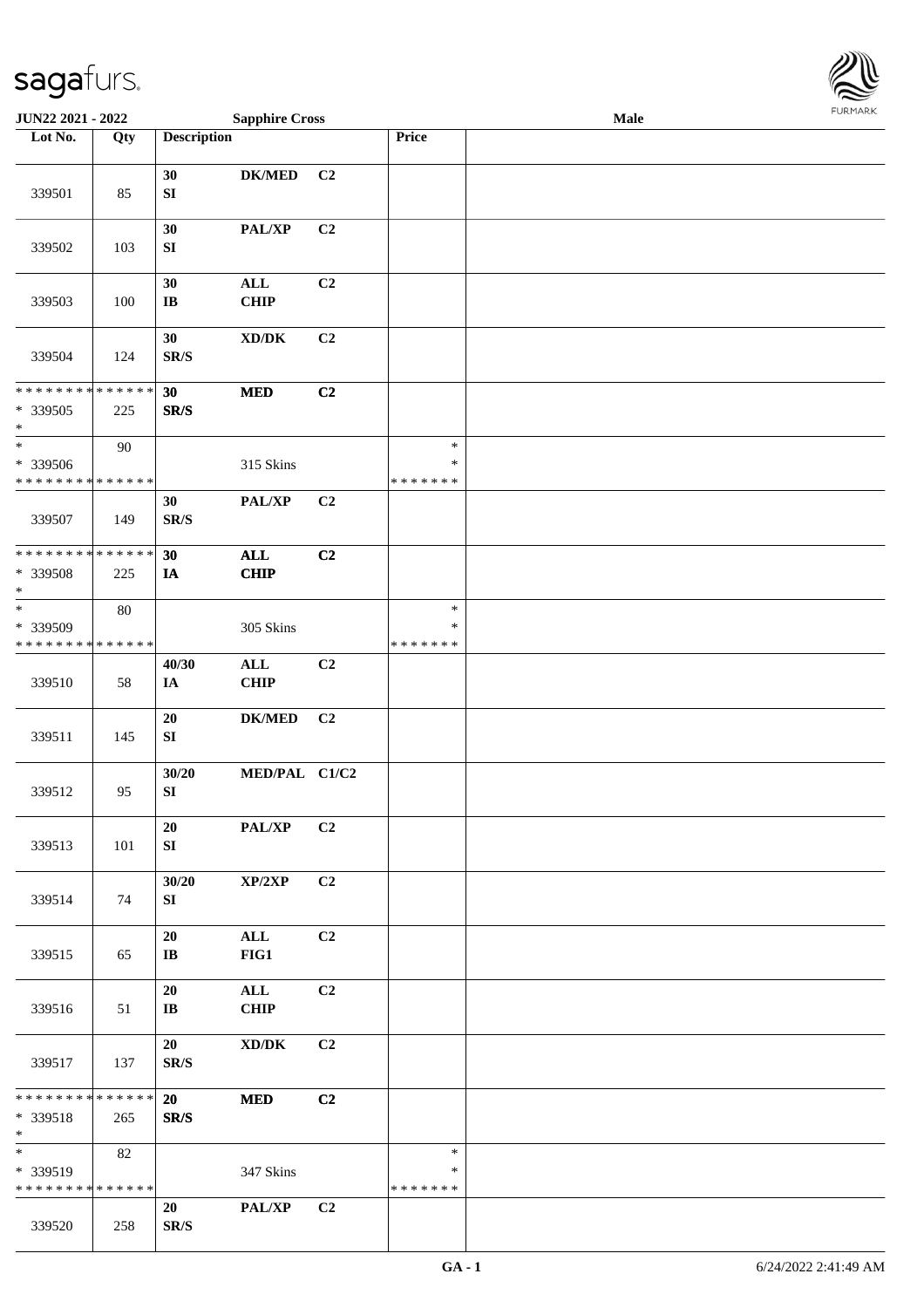

| <b>JUN22 2021 - 2022</b> |     |                                                                        | <b>Sapphire Cross</b>                     |       |       | Male |  |
|--------------------------|-----|------------------------------------------------------------------------|-------------------------------------------|-------|-------|------|--|
| Lot No.                  | Qty | <b>Description</b>                                                     |                                           |       | Price |      |  |
| 339521                   | 105 | 20<br>$\mathbf{IA}$                                                    | $\mathbf{ALL}$<br>$FIG1$                  | C1/C2 |       |      |  |
| 339522                   | 134 | 20/0<br>$I\!\!A$                                                       | $\mathbf{ALL}$<br>CHIP                    | C2    |       |      |  |
| 339523                   | 103 | $\pmb{0}$<br>${\bf S}{\bf I}$                                          | $DK/MED$                                  | C2    |       |      |  |
| 339524                   | 72  | $\pmb{0}$<br>${\bf S}{\bf I}$                                          | $\mathbf{PAL}/\mathbf{XP}$                | C2    |       |      |  |
| 339525                   | 35  | $\mathbf{0}$<br>IB                                                     | $\mathbf{ALL}$<br>$FIG1$                  | C2    |       |      |  |
| 339526                   | 72  | $20/0$<br>$\bf{IB}$                                                    | $\mathbf{ALL}$<br>CHIP                    | C2    |       |      |  |
| 339527                   | 37  | $20/0$<br>$\mathbf{I}\mathbf{I}$                                       | $\mathbf{ALL}$                            | C2    |       |      |  |
| 339528                   | 151 | $\pmb{0}$<br>$\mathbf{SR}/\mathbf{S}$                                  | $\boldsymbol{\text{XD} / \text{DK}}$      | C2    |       |      |  |
| 339529                   | 274 | $\pmb{0}$<br>$\ensuremath{\textup{SR}}\xspace/\ensuremath{\textup{S}}$ | $\bf MED$                                 | C2    |       |      |  |
| 339530                   | 215 | $\bf{0}$<br>$\mbox{{\sc S}\,R/S}$                                      | $\mathbf{PAL}/\mathbf{XP}$                | C2    |       |      |  |
| 339531                   | 96  | $\pmb{0}$<br>$I\!\!A$                                                  | $\mathbf{ALL}$<br>$FIG1$                  | C1/C2 |       |      |  |
| 339532                   | 126 | 0/1<br>SI                                                              | $\mathbf{ALL}$                            | C2    |       |      |  |
| 339533                   | 86  | 0/1<br>$\mathbf{IA}$                                                   | $\mathbf{ALL}$<br><b>CHIP</b>             | C2    |       |      |  |
|                          |     | <b>Sapphire Cross</b><br>Lowgrades                                     |                                           |       | Male  |      |  |
| 339535                   | 176 | 30/20<br>(SI)                                                          | $\mathbf{ALL}$<br>DAM4                    | C2    |       |      |  |
|                          |     | <b>Sapphire Cross</b><br><b>Breeders</b>                               |                                           |       | Male  |      |  |
| 339537                   | 156 | 30/20<br>(SI)                                                          | $\mathbf{ALL}$                            | C2    |       |      |  |
| 339538                   | 64  | 30/20<br>(SI)                                                          | $\mathbf{ALL}$<br>$\mathbf{W}\mathbf{B2}$ | C2    |       |      |  |
|                          |     | <b>Sapphire Cross</b><br><b>Breeders Lowgrades</b>                     |                                           |       | Male  |      |  |
| 339540                   | 61  | 30/20<br>(SI)                                                          | $\mathbf{ALL}$<br>DAM2                    | C2    |       |      |  |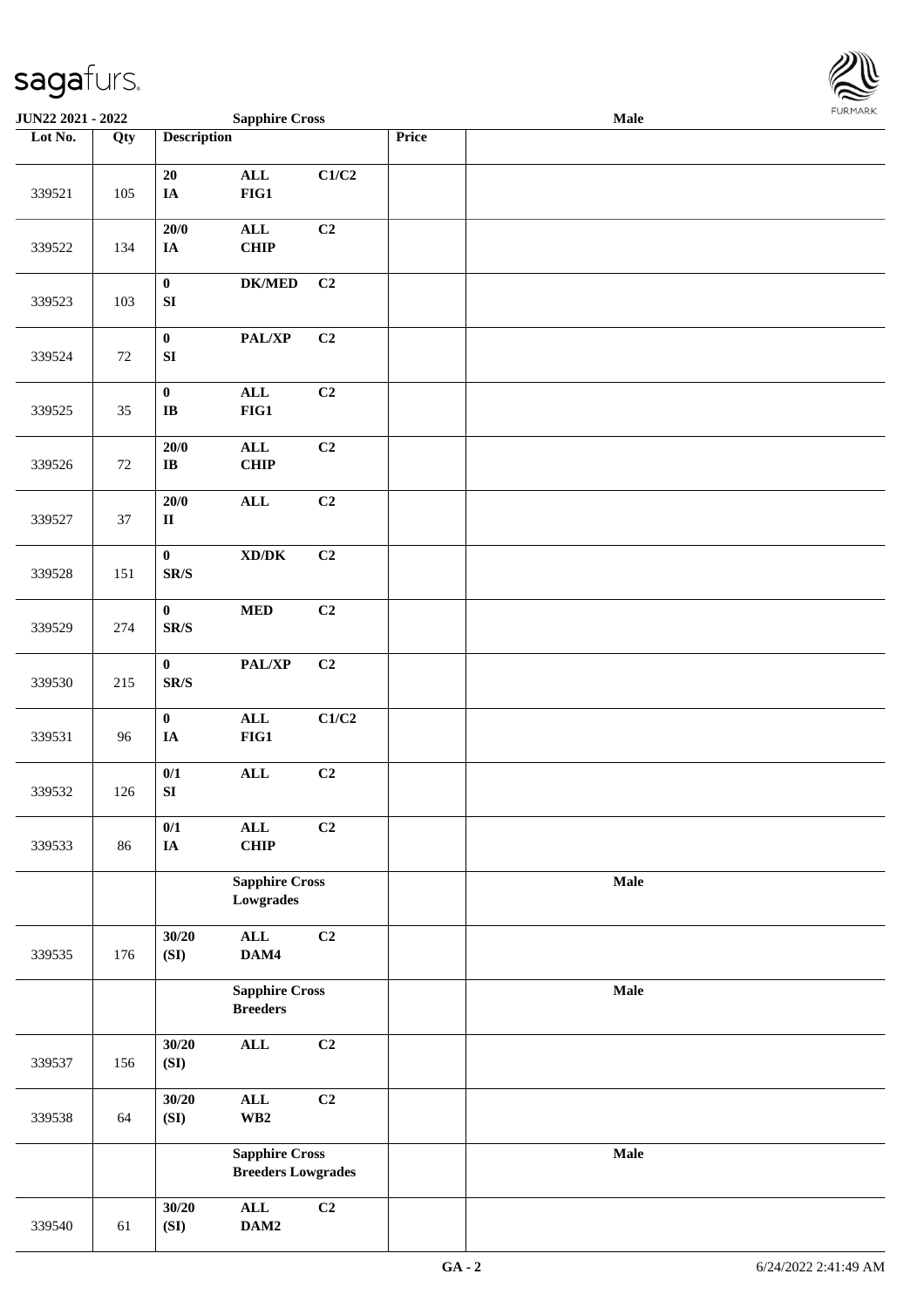

| JUN22 2021 - 2022                                             |     |                                              | <b>Sapphire Cross</b>                                                                                |                |                              | Female |  |
|---------------------------------------------------------------|-----|----------------------------------------------|------------------------------------------------------------------------------------------------------|----------------|------------------------------|--------|--|
| Lot No.                                                       | Qty | <b>Description</b>                           |                                                                                                      |                | Price                        |        |  |
| 439501                                                        | 140 | $\bf{0}$<br>$\mathbf{SR}/\mathbf{S}$         | $\bold{X}\bold{D}/\bold{D}\bold{K}$                                                                  | C1/C2          |                              |        |  |
| 439502                                                        | 119 | $\pmb{0}$<br>$\mathbf{SR}/\mathbf{S}$        | <b>MED</b>                                                                                           | C1/C2          |                              |        |  |
| 439503                                                        | 128 | $\boldsymbol{0}$<br>$\mathbf{SR}/\mathbf{S}$ | PAL/XP                                                                                               | C1/C2          |                              |        |  |
| 439504                                                        | 109 | $\pmb{0}$<br>IA                              | $\mathbf{ALL}$<br><b>CHIP</b>                                                                        | C2             |                              |        |  |
| 439505                                                        | 98  | $0/1$<br>${\bf SI}$                          | $\bold{X}\bold{D}/\bold{D}\bold{K}$                                                                  | C1/C2          |                              |        |  |
| 439506                                                        | 179 | $0/1$<br>${\bf SI}$                          | $\bf MED$                                                                                            | C1/C2          |                              |        |  |
| 439507                                                        | 172 | $0/1$<br>${\bf SI}$                          | PAL/XP                                                                                               | C1/C2          |                              |        |  |
| 439508                                                        | 75  | $0/1$<br>${\bf SI}$                          | XP/2XP                                                                                               | C2             |                              |        |  |
| 439509                                                        | 33  | $0/1$<br>${\bf SI}$                          | $\mathbf{ALL}$                                                                                       | C3             |                              |        |  |
| 439510                                                        | 54  | $0/1$<br>$\mathbf{I}\mathbf{B}$              | $\mathbf{ALL}$<br>FIG1                                                                               | C2             |                              |        |  |
| 439511                                                        | 88  | $0/1$<br>$\bf I\bf B$                        | $\mathbf{ALL}$<br><b>CHIP</b>                                                                        | C2             |                              |        |  |
| * * * * * * * * <mark>* * * * * * *</mark><br>* 439512<br>$*$ | 485 | $\mathbf{1}$<br>${\bf SR/S}$                 | $\boldsymbol{\text{X}}\boldsymbol{\text{D}}\boldsymbol{/}\boldsymbol{\text{D}}\boldsymbol{\text{K}}$ | C1/C2          |                              |        |  |
| $\ast$<br>* 439513<br>* * * * * * * * * * * * * *             | 64  |                                              | 549 Skins                                                                                            |                | $\ast$<br>∗<br>* * * * * * * |        |  |
| 439514                                                        | 413 | $\mathbf{1}$<br>SR/S                         | $\bf MED$                                                                                            | C1/C2          |                              |        |  |
| 439515                                                        | 203 | $\mathbf{1}$<br>SR/S                         | PAL/XP                                                                                               | C1/C2          |                              |        |  |
| 439516                                                        | 107 | 0/1<br>SR/S                                  | $\mathbf{ALL}$                                                                                       | C3             |                              |        |  |
| 439517                                                        | 169 | 0/1<br>IA                                    | $\mathbf{ALL}$<br>FIG1                                                                               | C1/C2          |                              |        |  |
| 439518                                                        | 199 | $\mathbf{1}$<br>IA                           | $\mathbf{ALL}$<br><b>CHIP</b>                                                                        | C <sub>2</sub> |                              |        |  |
| 439519                                                        | 127 | $\mathbf{1}$<br><b>SROY</b>                  | MED/PAL C3                                                                                           |                |                              |        |  |
| 439520                                                        | 48  | 0/1<br><b>SROY</b>                           | XP/2XP                                                                                               | C3             |                              |        |  |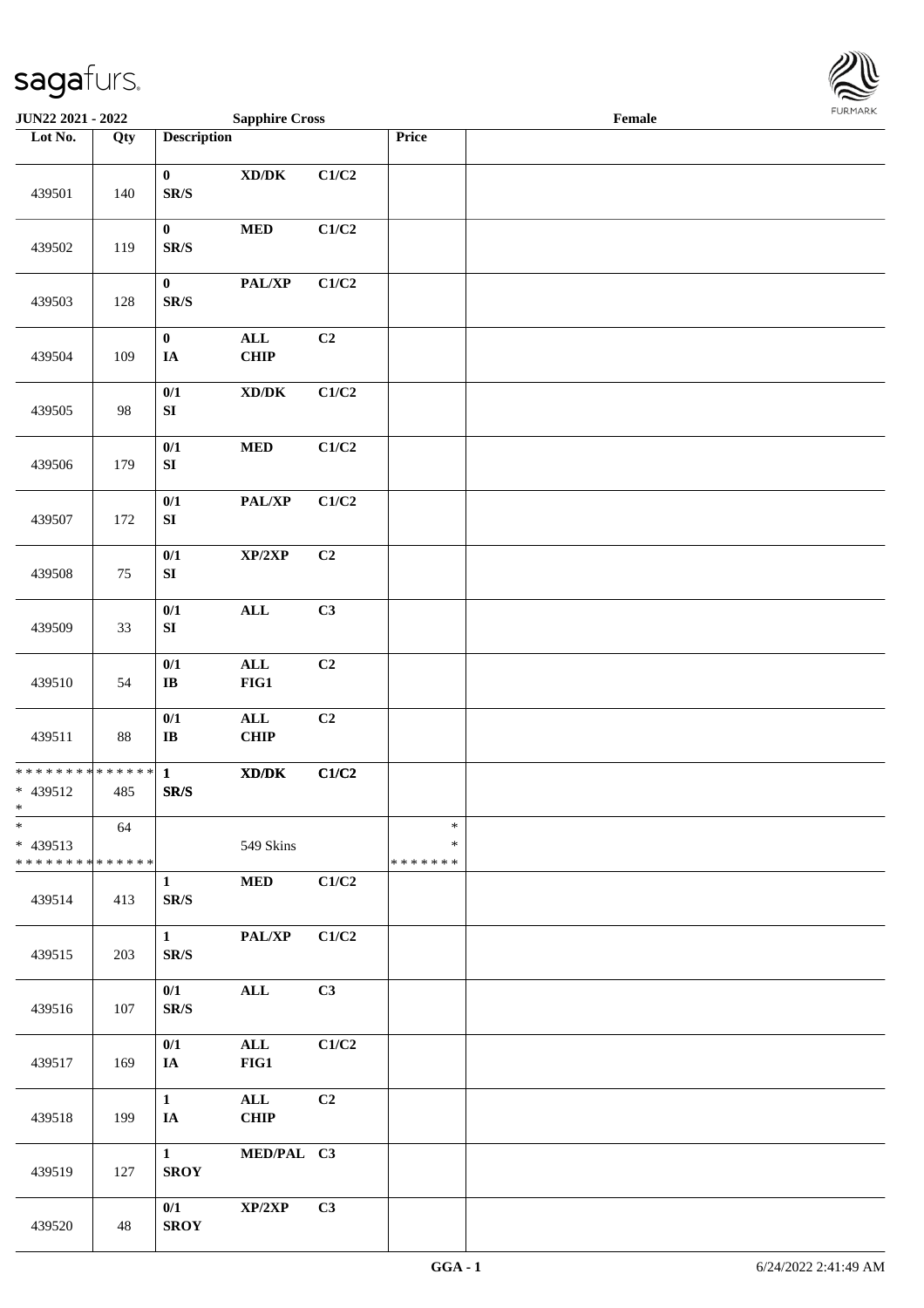

| <b>JUN22 2021 - 2022</b> |        |                                                     | <b>Sapphire Cross</b>                                        |       |       | Female |  |
|--------------------------|--------|-----------------------------------------------------|--------------------------------------------------------------|-------|-------|--------|--|
| Lot No.                  | Qty    | <b>Description</b>                                  |                                                              |       | Price |        |  |
| 439521                   | $88\,$ | $\mathbf{2}$<br>${\bf SI}$                          | $\boldsymbol{\text{XD}}\boldsymbol{/}\boldsymbol{\text{DK}}$ | C1/C2 |       |        |  |
| 439522                   | 166    | $\boldsymbol{2}$<br>${\bf SI}$                      | $\bf MED$                                                    | C1/C2 |       |        |  |
| 439523                   | 97     | $\mathbf 2$<br>${\bf S}{\bf I}$                     | PAL/XP                                                       | C1/C2 |       |        |  |
| 439524                   | 112    | $\boldsymbol{2}$<br>${\bf S}{\bf I}$                | $\mathbf{ALL}$                                               | C3    |       |        |  |
| 439525                   | 129    | 1/2<br>$\bf{IB}$                                    | $\mathbf{ALL}$<br>$FIG1$                                     | C2    |       |        |  |
| 439526                   | $22\,$ | 1/2<br>$\mathbf{I}\mathbf{I}$                       | $\mathbf{ALL}$                                               | C2    |       |        |  |
| 439527                   | 36     | 1/2<br>$\mathbf{SAGA}$                              | $5{\rm XD}$                                                  | C2    |       |        |  |
| 439528                   | 237    | $\overline{\mathbf{2}}$<br>$\mathbf{SR}/\mathbf{S}$ | $\mathbf{X}\mathbf{D}/\mathbf{D}\mathbf{K}$                  | C1/C2 |       |        |  |
| 439529                   | 413    | $\overline{\mathbf{2}}$<br>$\mathbf{SR}/\mathbf{S}$ | $\bf MED$                                                    | C1/C2 |       |        |  |
| 439530                   | 255    | $\mathbf{2}$<br>$\mbox{S}\mbox{R}/\mbox{S}$         | $\mathbf{PAL}/\mathbf{XP}$                                   | C1/C2 |       |        |  |
| 439531                   | 74     | $\mathbf{2}$<br>SR/S                                | $\mathbf{ALL}$                                               | C3    |       |        |  |
| 439532                   | 162    | $\mathbf{2}$<br><b>SROY</b>                         | Dark                                                         | C1/C2 |       |        |  |
| 439533                   | 108    | $\mathbf{3}$<br>SI                                  | $\mathbf{ALL}$                                               | C2    |       |        |  |
| 439534                   | 125    | 2/3<br>$\mathbf{I}\mathbf{B}$                       | $\mathbf{ALL}$<br><b>CHIP</b>                                | C2    |       |        |  |
| 439535                   | 179    | 3 <sup>7</sup><br>$\mathbf{SR}/\mathbf{S}$          | $\mathbf{ALL}$                                               | C2    |       |        |  |
| 439536                   | 129    | 2/3<br>IA                                           | $\mathbf{ALL}$<br>$FIG1$                                     | C1/C2 |       |        |  |
| 439537                   | 213    | 2/3<br>IA                                           | $\mathbf{ALL}$<br><b>CHIP</b>                                | C2    |       |        |  |
| 439538                   | 110    | 3 <sup>1</sup><br><b>SROY</b>                       | $\mathbf{ALL}$                                               | C2    |       |        |  |